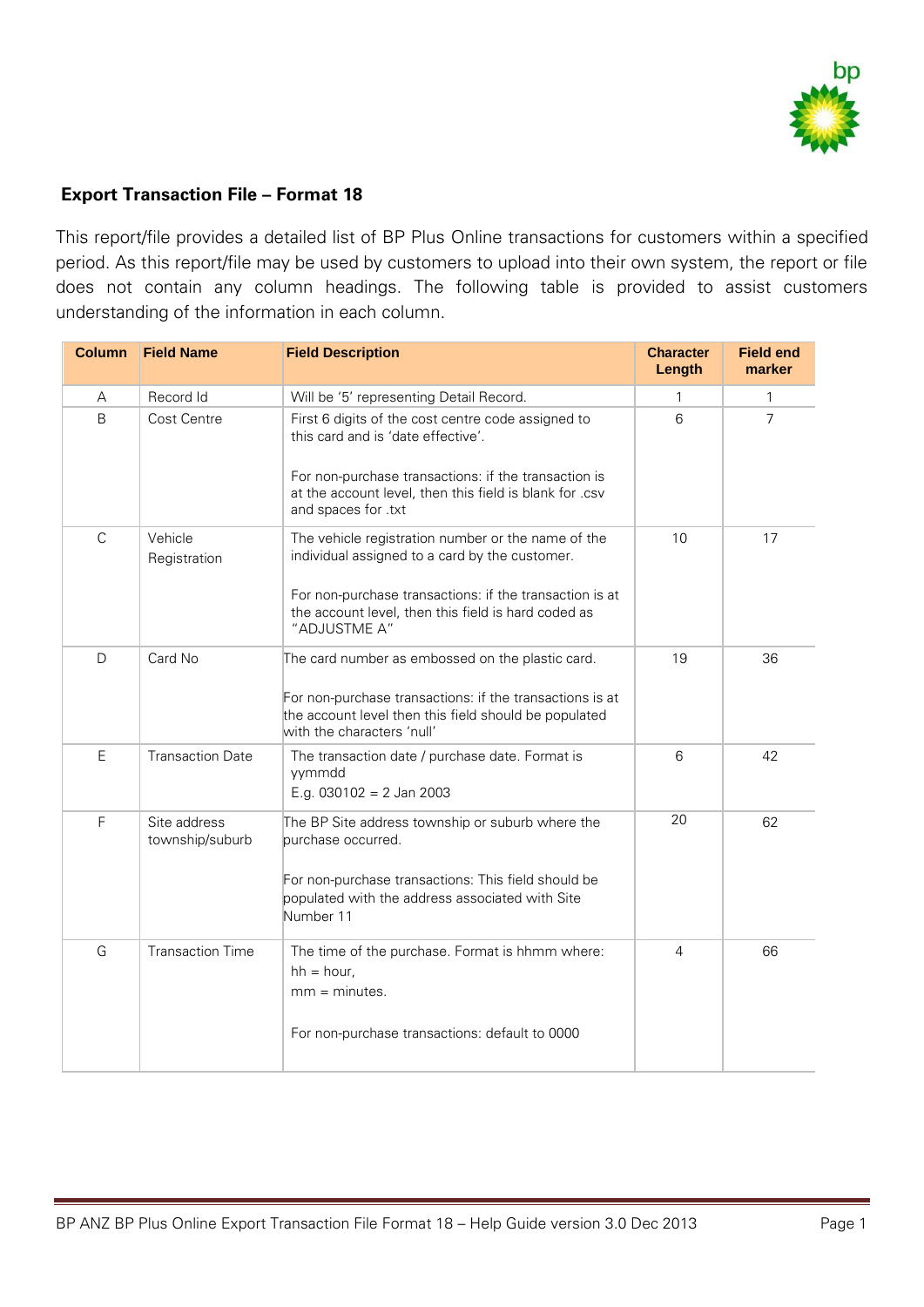

| <b>Column</b> | <b>Field Name</b>                    | <b>Field Description</b>                                                                                                                                                                                                                                                                                                                                                                                                                   | <b>Character</b><br>Length | <b>Field end</b><br>marker |
|---------------|--------------------------------------|--------------------------------------------------------------------------------------------------------------------------------------------------------------------------------------------------------------------------------------------------------------------------------------------------------------------------------------------------------------------------------------------------------------------------------------------|----------------------------|----------------------------|
| H             | <b>Transaction Summary</b><br>Number | The batch summary number assigned by BP for reference<br>purposes.<br>For non-purchase transactions: if the transaction is at the<br>account level, then this field is blank for .csv and spaces<br>for txt                                                                                                                                                                                                                                | 5                          | 71                         |
| $\mathbf{I}$  | <b>Transaction Capture</b><br>Source | A 3-character field to define the source of capture of the<br>transaction.<br>ECE = Error Correction Electronic<br>ECM = Error Correction Manual<br>ECS = Error Correction System<br>$EFT = EFT$ Transaction file<br>IBP = Manual Voucher<br>$ICR = ICR$ Transaction file<br>MCO = Manual Correction<br>MVO = Manual Voucher<br>$WTF = Write Offs$<br><b>BPM</b> = BPme Transaction<br>For non-purchase transactions: This field should be | 3                          | 74                         |
| J             | <b>Transaction Capture</b><br>method | populated UNA<br>The transaction collection or capture method.<br>$A = Card$ Fee - charge to Account<br>$B = EFTPOS$ hand keyed - unsettled<br>$C = EFTPOS$ hand keyed - settled<br>$D = OPT$ swiped - unsettled<br>H = EFTPOS swiped - unsettled<br>$M =$ Manual Voucher<br>$W = B Pme$<br>$X = EFTPOS$ swiped - settled<br>$Y = OPT$ swiped – settled<br>$0 =$ Sundry Adjustment                                                         | $\mathbf{1}$               | 75                         |
| К             | Receipt No                           | The BP receipt reference or docket number.                                                                                                                                                                                                                                                                                                                                                                                                 | 6                          | 81                         |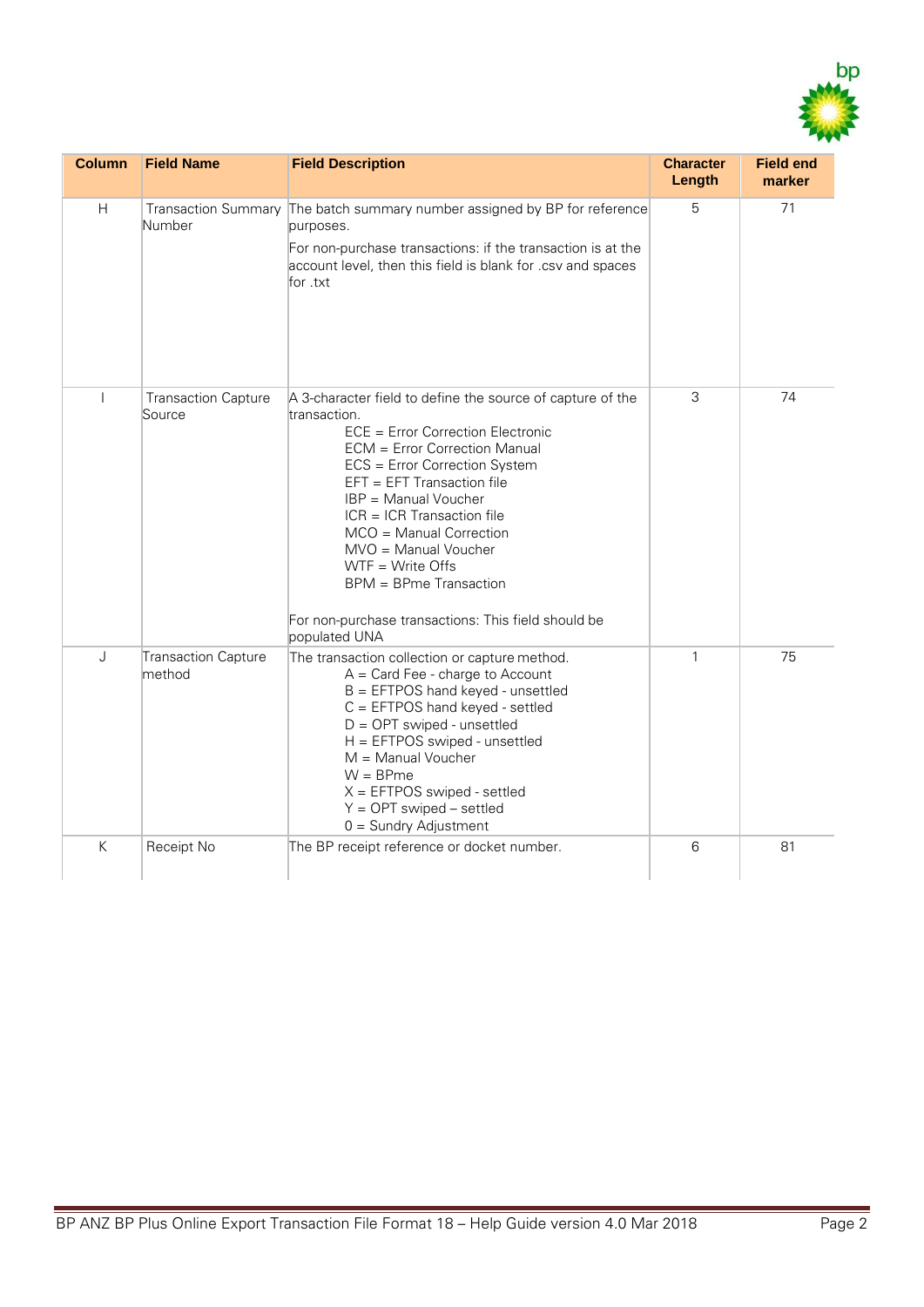

| <b>Column</b> | <b>Field Name</b> | <b>Field Description</b>                                                                                                                                                                                                                                                                                                                                                                                                                                                                                                                                                                                                                                                                                                                                                                                                                                                                                                                             | <b>Character</b><br>Length | <b>Field end</b><br>marker |
|---------------|-------------------|------------------------------------------------------------------------------------------------------------------------------------------------------------------------------------------------------------------------------------------------------------------------------------------------------------------------------------------------------------------------------------------------------------------------------------------------------------------------------------------------------------------------------------------------------------------------------------------------------------------------------------------------------------------------------------------------------------------------------------------------------------------------------------------------------------------------------------------------------------------------------------------------------------------------------------------------------|----------------------------|----------------------------|
| L             | Product Code      | This is the BP abbreviated code that corresponds to<br>the product or service purchased.<br>03<br>$=$ Premium<br>04<br>= Autogas<br>$=$ UMS<br>05<br>= AdBlue (packaged)<br>06<br>07<br>$=$ Lube (oil)<br>$=$ Service<br>08<br>09<br>$=$ Parts<br>10<br>$=$ Tyres<br>11<br>= Battery<br>12<br>= Repairs & Maintenance<br>13<br>$=$ Shop<br>= Car Wash<br>14<br>= Accident & Damage<br>15<br>16<br>$=$ Diner<br>18<br>$=$ Premium w 10% Ethanol<br>19<br>= Unleaded w 10% Ethanol<br>20<br>$=$ Opal<br>21<br>= Bottled Gas<br>22<br>Shop GST free<br>$=$<br>Coffee<br>23<br>$=$<br>24<br>$=$ Ultimate<br>$=$ AdBlue<br>26<br>27<br>= Weighbridge<br>29<br>$= 10$ ppm Diesel (G10)<br>= Ultimate Diesel<br>30<br>90<br>= Sundry Adjustment No GST<br>Dishonour Fee<br>91<br>$=$<br>92<br>= Report Fee<br>93<br>= Credit Card Service Fee<br>94<br>= Sundry Adjustment<br>95<br>= Monthly Card Fee<br>= Card Issue Fee<br>96<br>= Transaction Fee<br>99 | $\overline{2}$             | 83                         |
| M             | Odometer          | The Odometer reading as specified/entered at point-of-<br>sale.                                                                                                                                                                                                                                                                                                                                                                                                                                                                                                                                                                                                                                                                                                                                                                                                                                                                                      | 10                         | 93                         |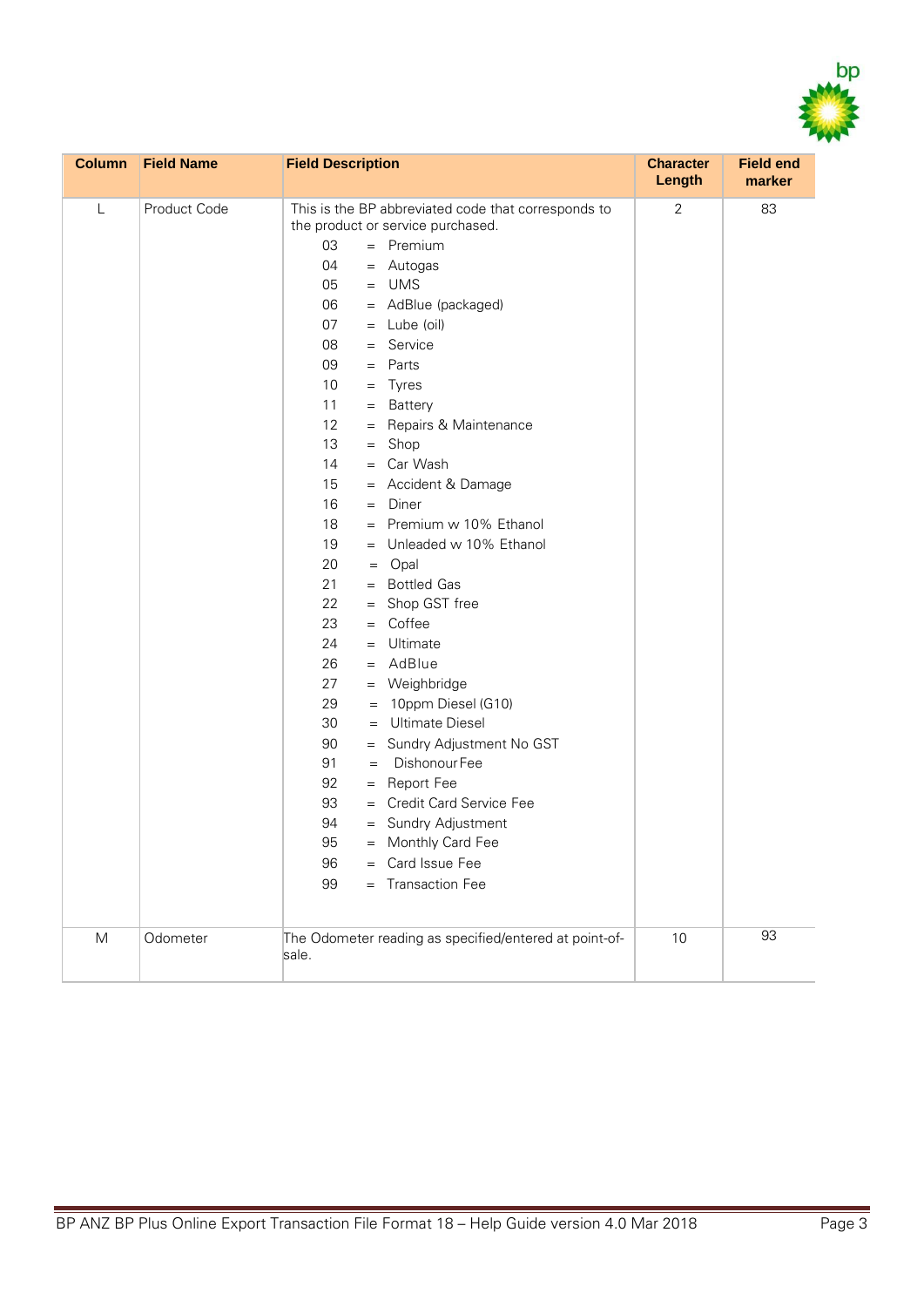

| <b>Column</b> | <b>Field Name</b>                   | <b>Field Description</b>                                                                                                                                                                                                                                                                                      | <b>Character</b><br>Length | <b>Field end</b><br>marker |
|---------------|-------------------------------------|---------------------------------------------------------------------------------------------------------------------------------------------------------------------------------------------------------------------------------------------------------------------------------------------------------------|----------------------------|----------------------------|
| N             | <b>CPL Price</b>                    | Customer Unit price for Fuel products in whole CPL<br>inclusive of GST. For Non fuel & non-purchase<br>transactions, display the Customer Value.                                                                                                                                                              | 8                          | 101                        |
|               |                                     | Includes a leading + or - weighting                                                                                                                                                                                                                                                                           |                            |                            |
|               |                                     | E.g. $+0009290 = 92.9¢$ (non fuel)                                                                                                                                                                                                                                                                            |                            |                            |
|               |                                     | No decimal point                                                                                                                                                                                                                                                                                              |                            |                            |
|               |                                     | For non fuel items pick up the Customer Value<br>price, which is to be displayed in cents eg<br>"\$25.00" would be displayed as "+0002500"                                                                                                                                                                    |                            |                            |
| O             | Litres                              | The quantity / volume in litre(s) and implied two<br>decimals for fuel products. The value of 1 is assigned to<br>all Non-Fuel products and non-purchase transactions.                                                                                                                                        | 8                          | 109                        |
|               |                                     | Includes a leading + or - weighting                                                                                                                                                                                                                                                                           |                            |                            |
|               |                                     | E.g. $+0003858 = 38.58$ litres                                                                                                                                                                                                                                                                                |                            |                            |
|               |                                     | E.g. for Non Fuel +0000001                                                                                                                                                                                                                                                                                    |                            |                            |
| P             | Amount \$ Incl. GST                 | The Invoice Value specified in whole cents, which<br>includes the purchase price, any Transaction Fees,<br>Stamp Duty and applicable GST.                                                                                                                                                                     | 12                         | 121                        |
|               |                                     | Includes a leading + or - weighting                                                                                                                                                                                                                                                                           |                            |                            |
|               |                                     | E.g. $+00000003289 = $32.89$                                                                                                                                                                                                                                                                                  |                            |                            |
| Q             | Transaction Fee Incl.<br><b>GST</b> | The value of any Transaction Fees applied to this<br>transaction in whole cents and is charged one<br>transaction fee per voucher number (inclusive of GST).                                                                                                                                                  | 6                          | 127                        |
|               |                                     | Includes a leading $+$ or $-$ weighting                                                                                                                                                                                                                                                                       |                            |                            |
|               |                                     | E.g. $+00027 = 0.27¢$                                                                                                                                                                                                                                                                                         |                            |                            |
|               |                                     | Note: transaction fee, are place on the first line<br>item only                                                                                                                                                                                                                                               |                            |                            |
| $\mathsf R$   | Order Number                        | A reference field that may be obtained at the point of<br>sale provided the card is flagged to request this prompt.<br>For non-purchase transactions: spaces for .txt or blank<br>for .csv<br>*For a BPme for BP Plus app-generated transaction,<br>field may contain masked mobile phone (eg<br>"04xxx678"). | 10                         | 137                        |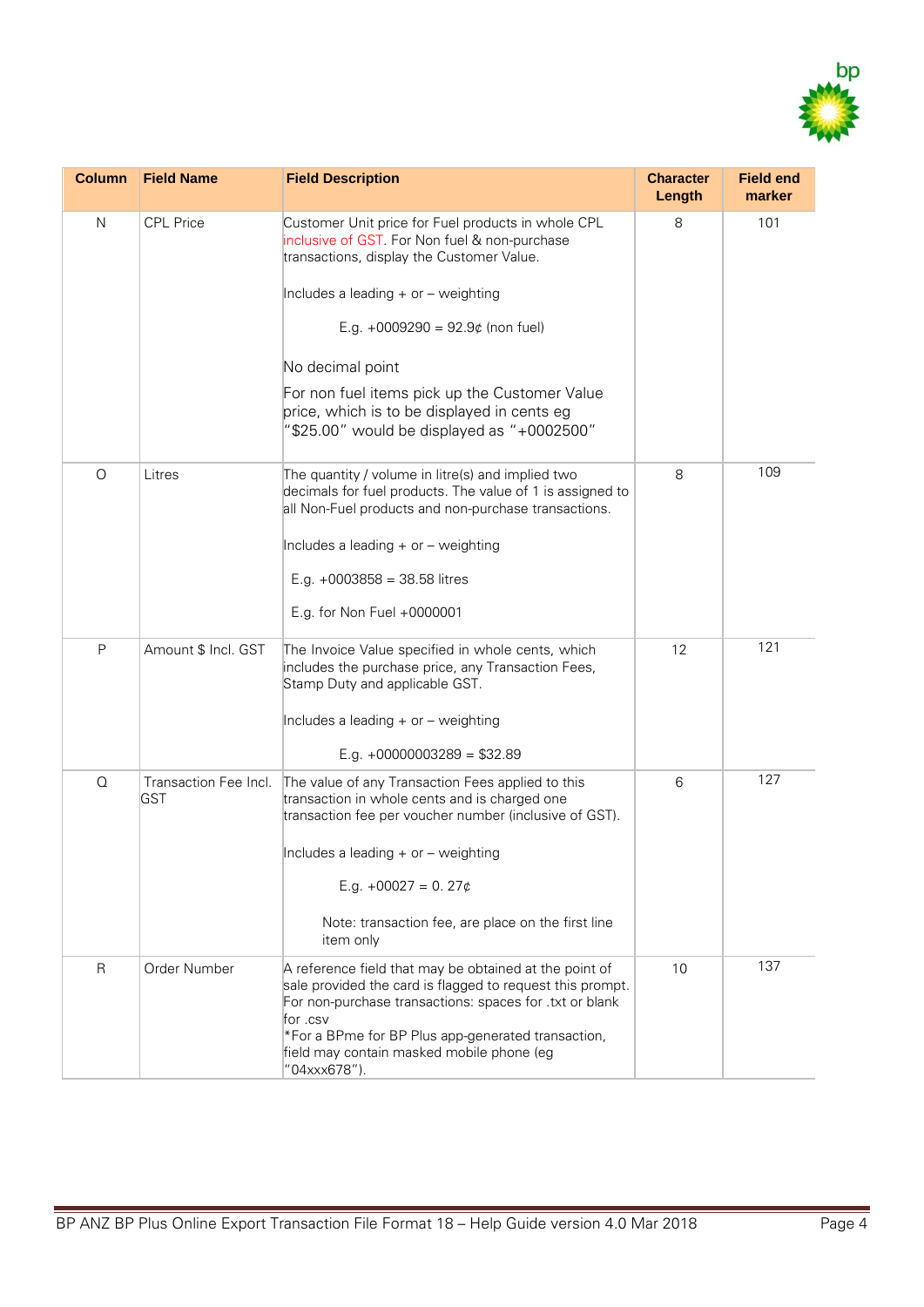

| <b>Column</b> | <b>Field Name</b> | <b>Field Description</b>                                                                                                                                                                                                                                                                                                                                                                                                          | <b>Character</b><br>Length        | <b>Field end</b><br>marker |
|---------------|-------------------|-----------------------------------------------------------------------------------------------------------------------------------------------------------------------------------------------------------------------------------------------------------------------------------------------------------------------------------------------------------------------------------------------------------------------------------|-----------------------------------|----------------------------|
| S             | Reference Number  | The Domestic number assigned to this card by the<br>customer in the BP Plus Online system.                                                                                                                                                                                                                                                                                                                                        | 8<br>(right padded<br>spaced)     | 145                        |
|               |                   | For non-purchase transactions: default to spaces for .txt<br>or blank for .csv                                                                                                                                                                                                                                                                                                                                                    |                                   |                            |
| $\top$        |                   | Stamp Duty Incl. GST Currently all purchases in the state of Tasmania incur a<br>state levy (inclusive of GST) expressed in whole cents.                                                                                                                                                                                                                                                                                          | 6                                 | 151                        |
|               |                   | Includes a leading + or - weighting                                                                                                                                                                                                                                                                                                                                                                                               |                                   |                            |
|               |                   | E.g. $+00010 = 10¢$                                                                                                                                                                                                                                                                                                                                                                                                               |                                   |                            |
| U             | Site Number       | The location number assigned to the BP Site.                                                                                                                                                                                                                                                                                                                                                                                      | $\overline{4}$                    | 155                        |
|               |                   | For non-purchase transactions: Site number should<br>default to 0011                                                                                                                                                                                                                                                                                                                                                              |                                   |                            |
| $\vee$        | Pricing Method    | Generally the following values:                                                                                                                                                                                                                                                                                                                                                                                                   | 1                                 | 156                        |
|               |                   | = transaction is priced at Pump Price<br>P<br>Blank = all other pricing methods for the transaction.                                                                                                                                                                                                                                                                                                                              |                                   |                            |
| W             | Fleet Id          | A reference field that may be obtained at the point of<br>sale provided the card is flagged to request this prompt.<br>For non-purchase transactions: default to spaces for .txt<br>or blank for .csv<br>* For a BPme for BP Plus app-generated transaction, if<br>no Fleet ID provided field may contain driver initials (eg<br>"D L") OR masked mobile phone (eg "04xxx678").                                                   | 10                                | 166                        |
| X             | Driver Id         | If prompted this field may be supplied by the client at<br>the time of purchase, entered by the site operator and<br>captured on the transaction record, which is processed<br>and stored in BP Plus Online.<br>For non-purchase transactions: default to spaces for .txt<br>or blank for .csv<br>* For a BPme for BP Plus app-generated transaction, if<br>no Driver ID provided field may contain driver initials (eg<br>"DL"). | 8                                 | 174                        |
| Y             | Vehicle Id        | A reference field that may be obtained at the point of<br>sale provided the card is flagged to request this prompt.<br>For non-purchase transactions: default to spaces for .txt<br>or blank for .csv<br>*For a BPme for BP Plus app-generated transaction, if<br>no Vehicle ID provided field may contain driver initials<br>(eg "D L") OR masked mobile phone (eg "04xxx678").                                                  | 12                                | 186                        |
| $\mathsf Z$   | Cost Centre       | Cost Centre that is allocated to the card.<br>For non-purchase transactions: if the transaction is at<br>the account level, then this field is blank for .csv and<br>spaces for .txt                                                                                                                                                                                                                                              | 10<br>(right<br>padded<br>spaced) | 196                        |